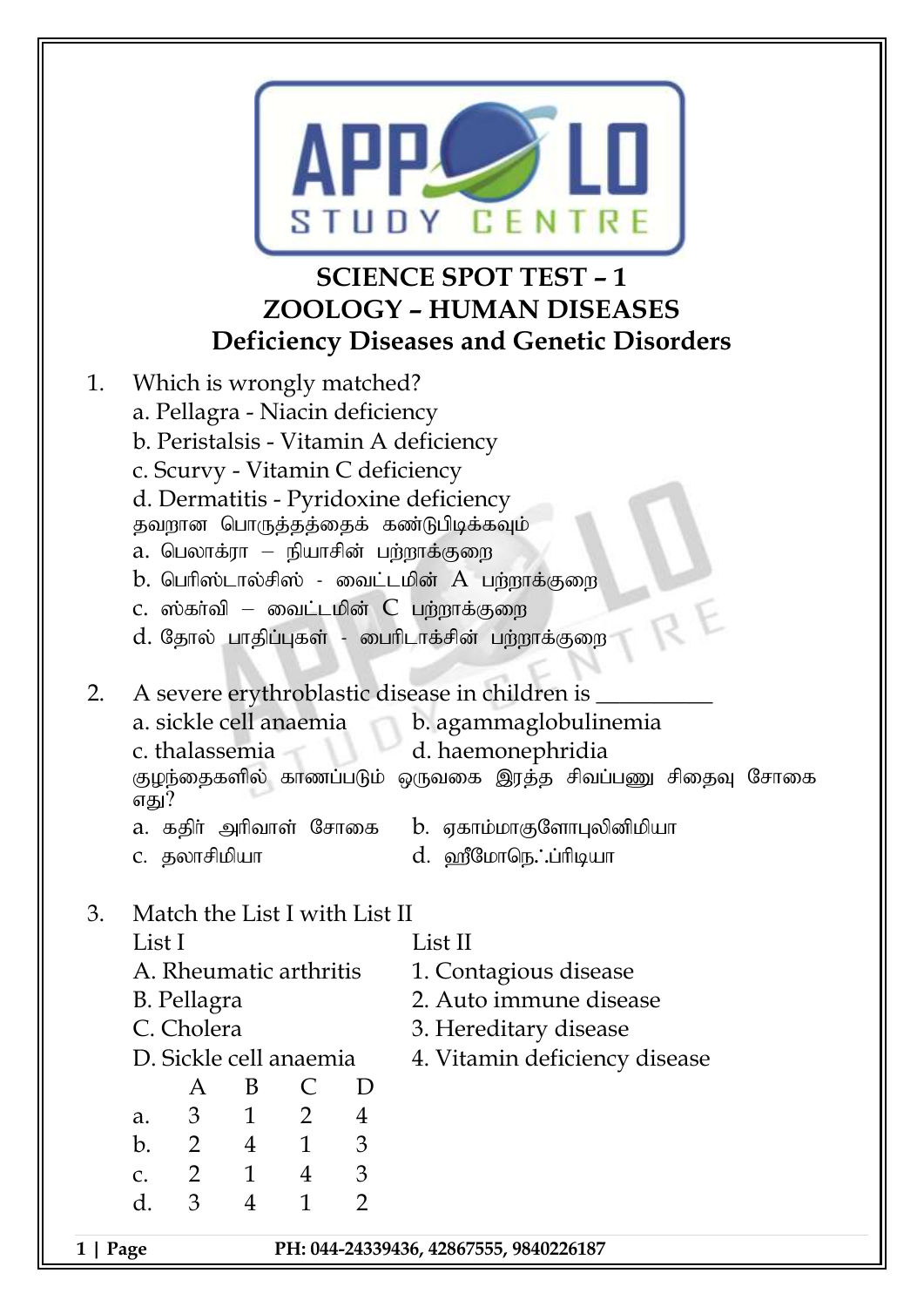பொருத்துக  $\mu$  $\mu$ A. ரூமேட்டிக் மூட்டு வலி 1. பரவும் தொற்று நோய் B. ngy ;yf;uh 2. RaNeha;j; jLg ;G FiwghL Neha; C. fhyuh 3. ghuk;ghpa Neha ;  $D$ . கதிர் அரிவாள் இரத்தசோகை 4. வைட்டமின் குறைவினால் உண்டாகும் நோய் A B C D a. 3 1 2 4 b. 2 4 1 3 c. 2 1 4 3 d. 3 4 1 2 4. Consider the following statements and select the correct answer I. Kwashiorkor is a nutritional deficiency disease. II. Enlarged head and loss of weight is a symptom of Kwashiorkor. III. Children of 1-5 age are usually affected by Kwashiorkar. a. I and II are correct b. II and III are correct c. I and III are correct d. All three are correct கீழ்க்கண்ட வாக்கியங்களைக் கவனித்து சாியான விடையைத் தோ்ந்தெடு I. க்வோஷிஓர்கார், ஊட்டச்சத்து குறைவால் வரும் நோய்  $II.$  விரிவடைந்த தலை மற்றும் எடை இழப்பு என்பது க்வோஷிஓர்கார் நோயின் அறிகுறியாகும்.  $III.$  1-5 வயதிலான குழந்தைகள் க்வோஷிஓர்கார் நோயினால் பொதுவாக பாதிக்கப்படுகின்றனர்.  $a. I$  working b. II working b. II known be also in the set of  $b. II$  and  $b. II$ c. I மற்றுமு்  $III$  சரி  $d$ . மூன்றும் சரி 5. Which of the following is an example for X-linked chromosome inheritance? a. Colour Blindness b. Albinism c. Alkaptonuria d. klinefelter's symdrome கொடுக்கப்பட்டுள்ளவற்றுள் எது  $X$ -குரோமோசோம் பிணைப்பு பாரம்பரியத்திற்கு உதாரணம் ஆகும்? a. நிறக்குருடு b. அல்பினிசம் c.My;fhg;NlhepA+hpah d. f;isd; gpy;lu; rpz;l;Nuhk; 6. Match the following A. Anaemia 1. Bone B. Osteoporosis 2. Brain C. Alzheimer's disease 3. Liver D. Jaundice 4. Hemoglobin

**2 | Page PH: 044-24339436, 42867555, 9840226187**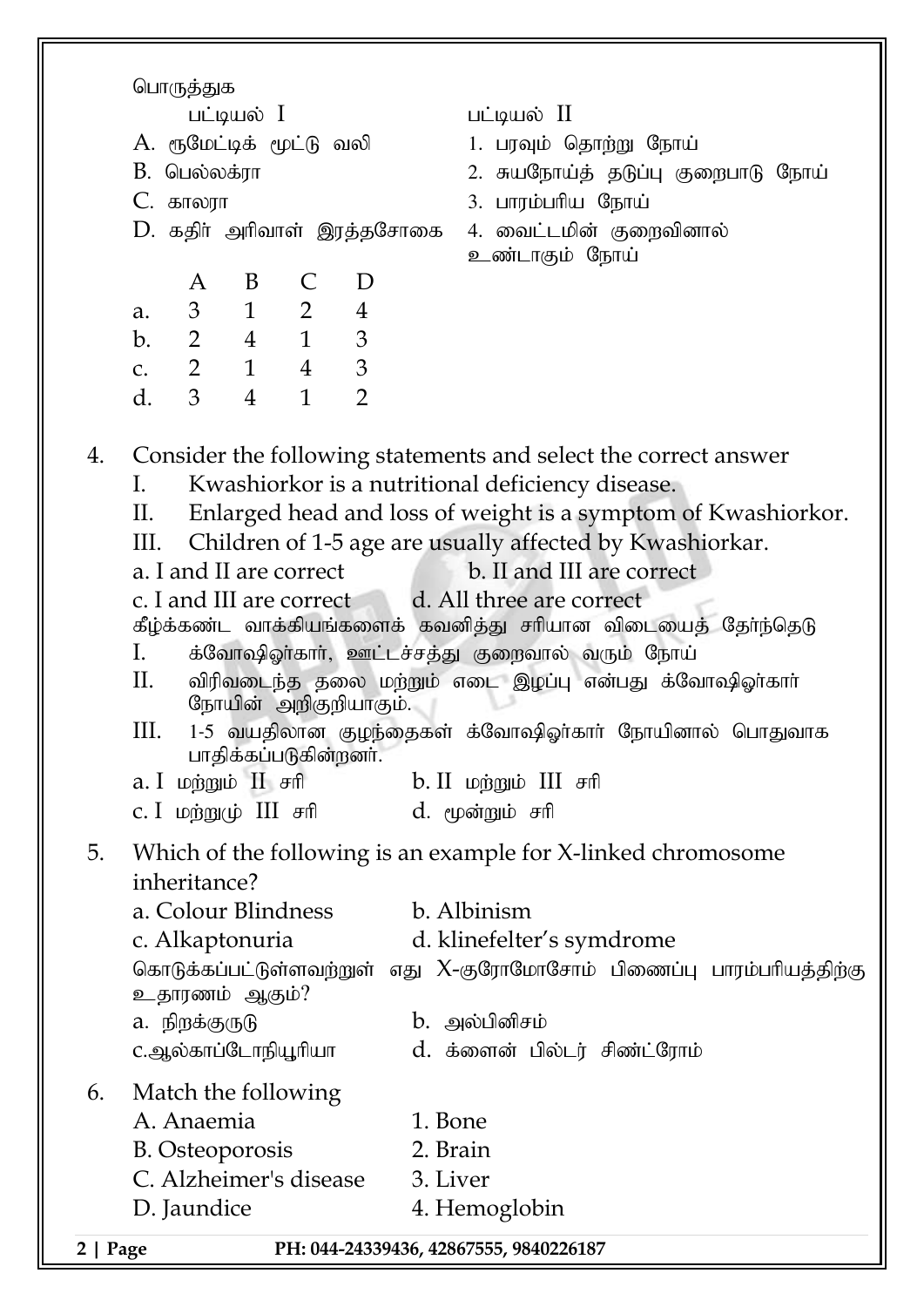|          |                     | A                          | B                      | C                | D                            |                                                                                                                                                                                                                                                       |
|----------|---------------------|----------------------------|------------------------|------------------|------------------------------|-------------------------------------------------------------------------------------------------------------------------------------------------------------------------------------------------------------------------------------------------------|
|          | a.                  | $\mathbf{1}$               | $\overline{2}$         | 3                | 4                            |                                                                                                                                                                                                                                                       |
|          | b.                  | $\overline{4}$             | $\mathbf{1}$           | $\overline{2}$   | 3                            |                                                                                                                                                                                                                                                       |
|          | C.                  | $\overline{2}$             | 3                      | $\mathbf{1}$     | $\overline{4}$               |                                                                                                                                                                                                                                                       |
|          | d.                  | $\mathbf{1}$               | $\overline{4}$         | $\overline{2}$   | 3                            |                                                                                                                                                                                                                                                       |
|          |                     | பொருத்துக                  |                        |                  |                              |                                                                                                                                                                                                                                                       |
|          |                     | வரிசை $\;$ $\;$ $\;$ $\;$  |                        |                  |                              | வரிசை $\;$ $\;$ $\;$ $\;$ $\;$                                                                                                                                                                                                                        |
|          |                     | A. அனீமியா                 |                        |                  |                              | 1. எலும்பு                                                                                                                                                                                                                                            |
|          | B. ஆஸ்டியோ∴போரோசிஸ் |                            |                        |                  |                              | 2. மூளை                                                                                                                                                                                                                                               |
|          |                     | C. அல்ஜிமீர்ஸ் நோய்        |                        |                  |                              | 3. கல்லீரல்                                                                                                                                                                                                                                           |
|          |                     | D. மஞ்சள் காமாலை           |                        |                  |                              | 4. ஹீமோகுளோபின்                                                                                                                                                                                                                                       |
|          |                     | A                          | B                      | $\mathsf{C}$     | D                            |                                                                                                                                                                                                                                                       |
|          | a.                  | $\mathbf{1}$               | $\overline{2}$         | 3                | 4                            |                                                                                                                                                                                                                                                       |
|          | b.                  | $\overline{4}$             | $1 \quad \blacksquare$ | $\overline{2}$   | 3                            |                                                                                                                                                                                                                                                       |
|          | C.                  | $\overline{2}$             | 3 <sup>7</sup>         | $\mathbf{1}$     | $\overline{4}$               |                                                                                                                                                                                                                                                       |
|          | d.                  | $\mathbf{1}$               | $\overline{4}$         | $\overline{2}$   | 3                            |                                                                                                                                                                                                                                                       |
| 7.<br>8. |                     | a. 25 - 29<br>a. $25 - 29$ |                        |                  | $b. 30 - 40$<br>$b. 30 - 40$ | What is the Body Mass Index (BMI) of a normal adult?<br>c. $19 - 25$<br>$d. 14 - 22$<br>பெரியவர்களின் உடல் நிறை அளவு (BMI) வரையறை எவ்வளவு?<br>c. $19 - 25$<br>d. 14 – 22<br>Klinefelter's Syndrome is depicted by                                     |
|          |                     | a. XXY<br>a. XXY           |                        | b. XXX<br>b. XXY |                              | d. XO<br>c. XYY<br>க்ளைபெல்டரின் சிண்ரோம் நோய்குறி இவ்வாறு குறிக்கப்படுகின்றது<br>C. XYY<br>d. XO                                                                                                                                                     |
| 9.       |                     | a. APC<br>a. APC           |                        |                  | $b.$ hox-11                  | Which gene is responsible for colon cancer?<br>d. PTEN<br>c. RET<br>மலக்குடல் புற்றுநோய்க்கு காரணமான ஜீன் எது?<br>$b.$ hox-11 c. RET<br>d. PTEN                                                                                                       |
| 10.      | நோய்                | a. Goitre                  |                        |                  |                              | The disease caused by the deficiency of calcium in adults is<br>b. Rickets c. Osteomalacia<br>d. Cretinism<br>பருவ வயதில் உள்ளவர்களுக்கு கால்சிய சத்துக் குறைவினால் உண்டாகும்<br>a. முன்கழுத்து கழலை b. ரிக்கெட்ஸ் c. ஆஸ்டியோமலாசியா d. கிரிட்டினிஸம் |
| 11.      |                     |                            |                        |                  |                              | The enzyme which is not synthesized in Albinism ______                                                                                                                                                                                                |
|          |                     | a. Tyrosinase              |                        |                  |                              | b. Phosphotase                                                                                                                                                                                                                                        |
|          |                     | c. Aminases                |                        |                  |                              | d. Transaminases                                                                                                                                                                                                                                      |
| 3   Page |                     |                            |                        |                  |                              | PH: 044-24339436, 42867555, 9840226187                                                                                                                                                                                                                |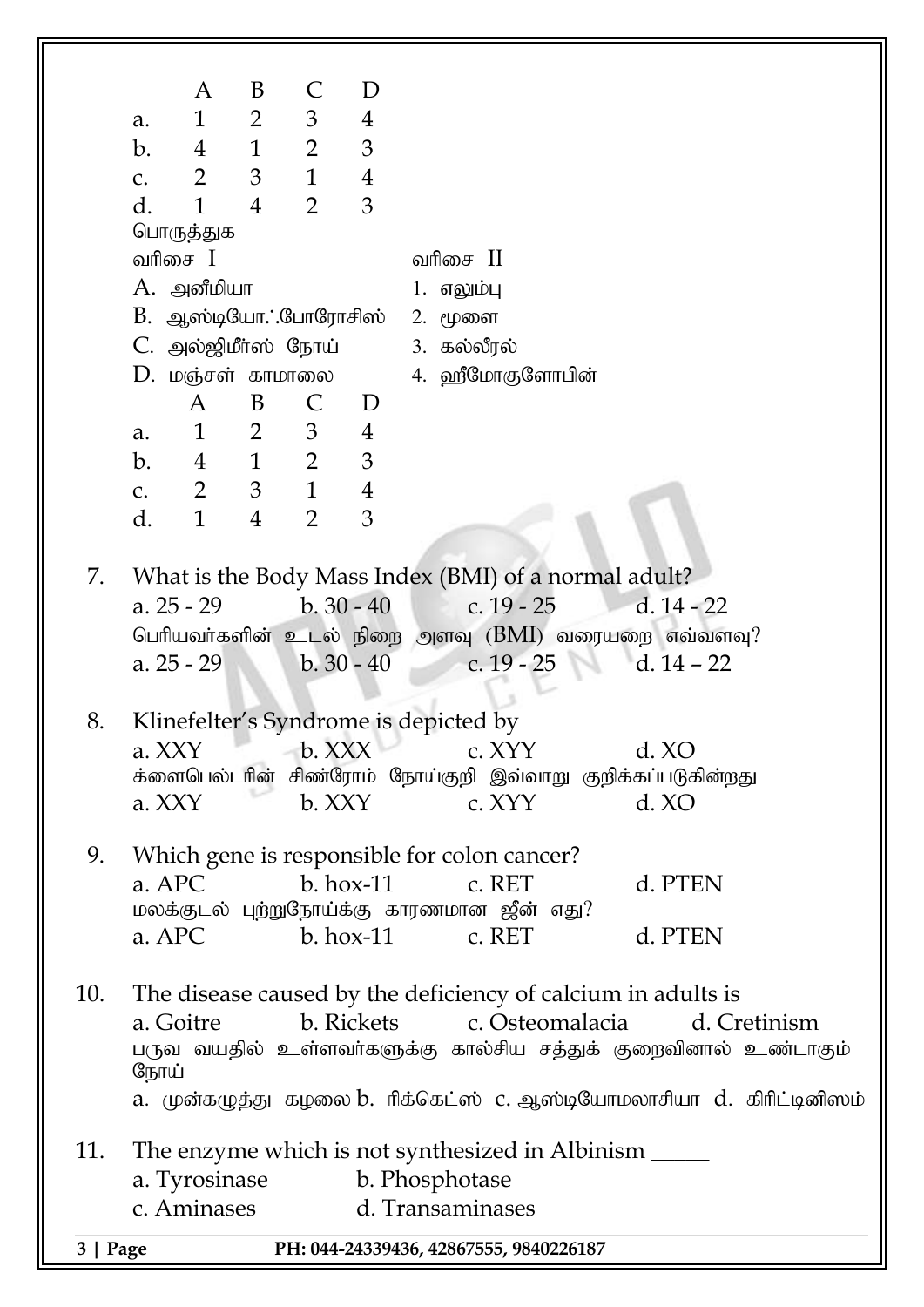**4 | Page PH: 044-24339436, 42867555, 9840226187** அலிபினிசம் நோயில் எந்த என்சைம் உற்பத்தி ஆவதில்லை? a. தைரோசினேஸ்b. பாஸ்போடேஸ் c. அமினேஸ் d. ட்ரான்ஸமினேஸ் 12. Match the following correctly: A. Thiamine 1. Scurvy B. Ascorbic acid 2. Rickets C. Calciferol 3. Beriberi D. Tocopherols 4. Sterility A B C D a. 3 4 2 1 b. 2 1 4 3 c. 3 1 2 4 d. 4 3 2 1 கீழ்க்கண்டவற்றைச் சரியாகப் பொருத்துக. A. jahkpd ; 1. ];fh;tp  $B.$  அஸ்கார்பிக் அமிலம்  $2.$ ரிக்கட்ஸ் C. fhy;rpnguhy; 3. Nghpnghp D. டோகோபெரால்ஸ்<br>
A B C D<br>
a. 3 4 2 1<br>
b. 2 1 4 3<br>
c. 3 1 2 4<br>
d. 4 A B C D a. 3 4 2 1 b. 2 1 4 3 c. 3 1 2 4 d. 4 3 2 1 13. Myasthenia Gravis is a a. Vitamin deficiency disease b. Infectious disease c. Kidney disorder d. Autoimmune disease மயாஸ்தீனியா கிராவிஸ் என்பது வா் a. வைட்டமின் குறைபாடு நோய் b. தொற்றுநோய்  $\,$  c. சிறுநிரகக் குறைபாடு $\,$   $\,$   $\,$  d. சுயதடைகாப்பு அமைப்பு குறைப்புநோய் 14. The cancers that arise in the glandular tissues are known as a. Carcinomas b. Sarcomas c. Lymphomas d. Adenomas சுரப்பிகளில் காணப்படும் புற்றுநோய் எவ்வாறு அழைக்கப்படுகிறது? a. fhh;rpNdhkh b. rhh;Nfhkh c. ypk;Nghkh d. mbNdhkh 15. Consider the following Assertion I: The disease Huntington's chorea is characterized by uncontrolled jerking of the body due to involuntary twitching of voluntary muscles. Assertion II : Huntington's chorea is caused by autosomal recessive gene in human.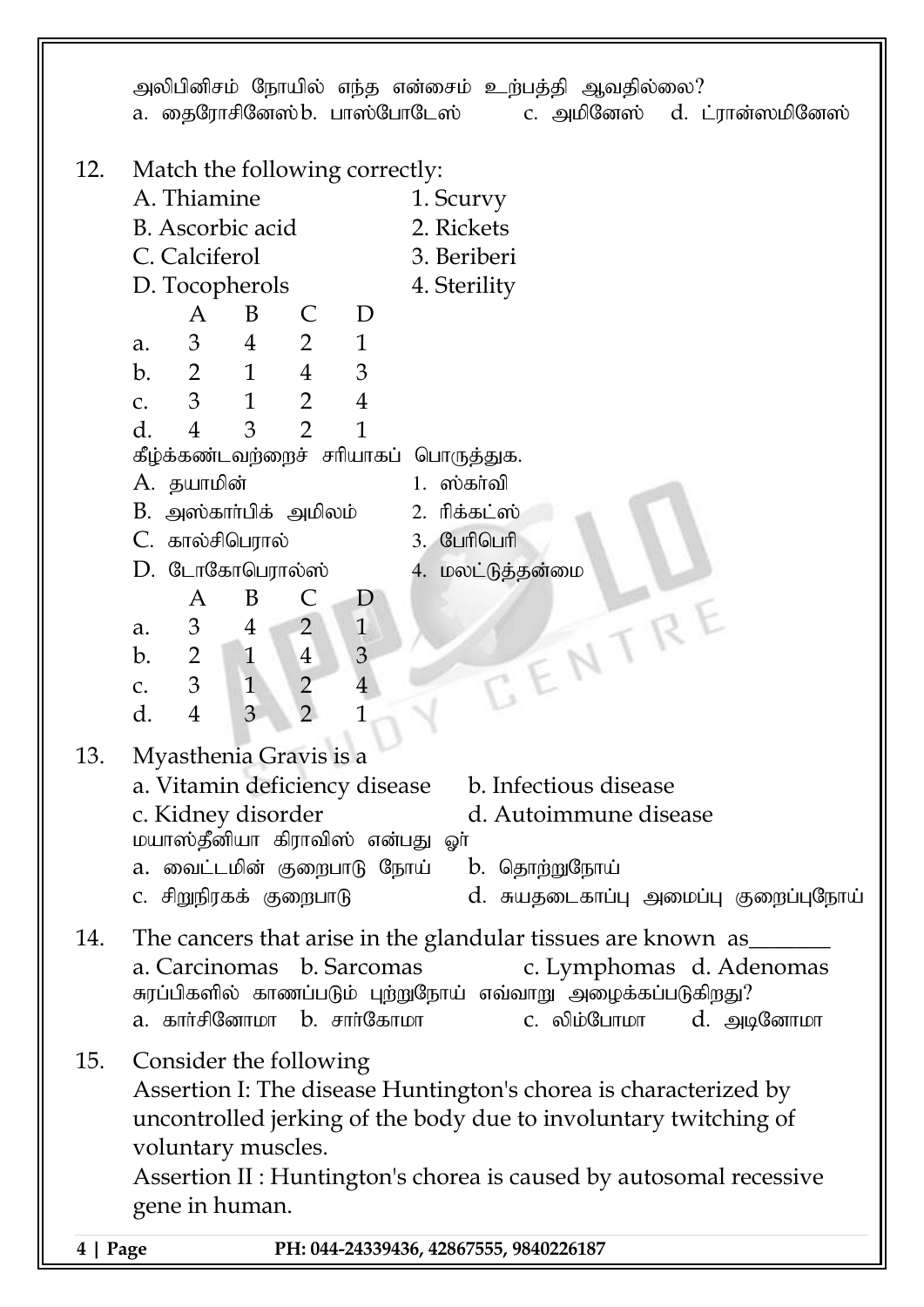|                                                      | a. I and II are incorrect<br>c. I and II are correct<br>பின்வருவனவற்றை ஆய்க<br>உதறல் (அ) அதிர்வுகள் உண்டாதல்<br>கூற்று II : அண்டிங்டன் கொரியா நோய் மனிதர்களில் உடல்<br>குரோமோசோமின் ஒடுங்கு ஜீனினால் தோன்றுகிறது<br>a. I மற்றும் $II$ தவறு                b. I சரி II தவறு | b. I is correct II is incorrect<br>d. I is incorrect II is correct<br>கூற்று I : அண்டிங்டன் கொரியா நோயில் இயக்கு தசைகள் கோளாறுற்று<br>அவற்றின் தானியங்கு தன்மையால் உடலில் அடங்க முடியாத கை, கால் |  |  |  |
|------------------------------------------------------|----------------------------------------------------------------------------------------------------------------------------------------------------------------------------------------------------------------------------------------------------------------------------|--------------------------------------------------------------------------------------------------------------------------------------------------------------------------------------------------|--|--|--|
|                                                      | c. I மற்றும் II சரி                                                                                                                                                                                                                                                        | d. I தவறு II சரி                                                                                                                                                                                 |  |  |  |
| 16.                                                  | in human?<br>a. Phenyl Ketonuria<br>c. Alkaptonuria                                                                                                                                                                                                                        | Which one of the following is not an inborn error of metabolism<br>b. Turner's Syndrome<br>d. Albinism                                                                                           |  |  |  |
|                                                      | வளர்சிதை மாற்றக் குறைபாட்டினால் உண்டாகும் நோய் அல்ல?<br>.பினைல் கீட்டோநியூரியா     b. டர்னர்ஸ் சின்ட்ரோம்<br>C. அல்காப்டோநியூரியா                                                                                                                                          | பின்வருவனவற்றுள் எந்த ஒன்று, மனிதர்களில் பிறவியிலேயே உள்ள<br>d. வெண்ணியம்                                                                                                                        |  |  |  |
| 17.                                                  | a. Diptheria b. Diabetes mellitus<br>c. Pellagra d. Diabetes incipidus<br>பாலிடிப்லியா என்பது எதன் அறிகுறியாகும்?<br>a. டிப்தீரியா      b. டயாபடிஸ் மிலிட்டஸ்<br>c. பெல்லக்ரா<br>d. டயாபடிஸ் இன்ஸிபிடஸ்                                                                    | Polydipsia is a symptom of which among the following diseases?                                                                                                                                   |  |  |  |
| 18.                                                  | Which among the following is an inheritable one?<br>a. Melanoma<br>c. Retinoblastoma<br>கீழ்கண்டவற்றுள் எது பரம்பரை நோயாகும்?<br>a. மெலனோமா<br>c. ரெட்டினோ பிளாஸ்டோமா  d.  லுகேமியா                                                                                        | b. Lung cancer<br>d. Leukemia<br>b. நுரையீரல் புற்றுநோய்                                                                                                                                         |  |  |  |
| 19.                                                  | The defective gene located on chromosome 4 is ______<br>a. Sickle cell anaemia<br>c. Thalassemia<br>a. கதிர்அரிவாள் சோகை   b. அல்பினிசம்<br>c. தலாசிமியா                                                                                                                   | b. Albinism<br>d. Huntington's chorea<br>எந்நோயில் பாதிப்புற்ற ஜீன் நான்காவது குரோமோசோமில் அமைந்துள்ளது?<br>d. அன்சிங்டன் கொரியா                                                                 |  |  |  |
| $5$   Page<br>PH: 044-24339436, 42867555, 9840226187 |                                                                                                                                                                                                                                                                            |                                                                                                                                                                                                  |  |  |  |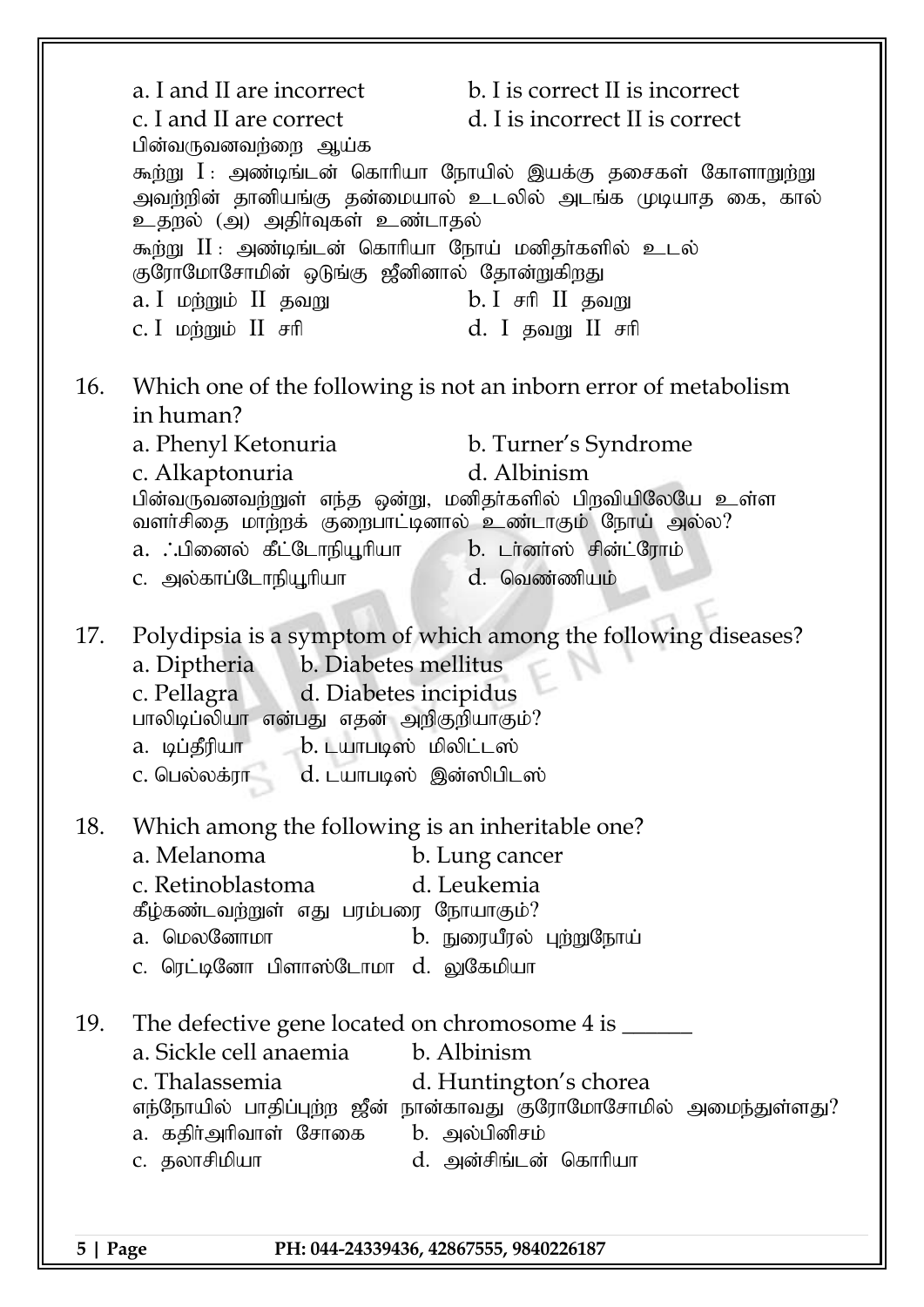| 20. | The Activation mechanism associated with Lung carcinoma is<br>b. Translocation<br>a. Transcription<br>c. Amplification<br>d. DNA Rearrangement<br>நுரையீரல் புற்றுநோய் க்கான செயல்பாட்டு காரணம் எது?<br>a. படியெடுத்தல்<br><b>b.</b> இடமாற்றம்<br>C. ஆம்பிலிபிக்கேஷன்<br>d. DNAல் மாற்றம் அமைத்தல் |
|-----|----------------------------------------------------------------------------------------------------------------------------------------------------------------------------------------------------------------------------------------------------------------------------------------------------|
| 21. | The organ affected by cancer due to the factory product called Benzene<br>$is$ and $is$<br>a. Liver<br>b. Lungs c. Blood<br>d. Skin                                                                                                                                                                |
|     | பென்சீன் என்னும் தொழிந்சாலை பொருளினால் ஏற்படும் புற்றுநோய் தாக்கும்<br>உறுப்பு எது?<br>a. கல்லீரல்         b. நுரையீரல்       c. இரத்தம்           d. தோல்                                                                                                                                         |
|     |                                                                                                                                                                                                                                                                                                    |
| 22. | The disorder in which the patients aim to become slim and remain as<br>such is called                                                                                                                                                                                                              |
|     | a. Atelophobia b. Agoraphobia                                                                                                                                                                                                                                                                      |
|     | d. Anorexia nervosa<br>c. Amnestic disorder<br>இந்நோயில் நோயாளிகள் மெலிந்து இருக்க வேண்டும் என்பதை தங்கள்<br>நோக்கமாக கொண்டிருப்பர்                                                                                                                                                                |
|     | b. அகோராபோபியா<br>a. அடலோபோபியா                                                                                                                                                                                                                                                                    |
|     | d. அனரெக்ஸியா நெர்வோசியா<br>C. அம்னஸ்டிக் நோய்                                                                                                                                                                                                                                                     |
| 23. | The immunization that is given to children in within 1 month after<br>their birth is                                                                                                                                                                                                               |
|     | a. Oral polio<br>b. BCG c. DPT polio<br>d. TT                                                                                                                                                                                                                                                      |
|     | குழந்தைகளுக்கு 1 மாதத்திற்குள் கொடுக்கப்படும் தடுப்புசி எது?<br>a. போலியோ சொட்டுமருந்து b. BCG             c. DPT போலியோ<br>d. TT                                                                                                                                                                  |
| 24. | Poly unsaturated fatty acids (PUFA) are abundant in                                                                                                                                                                                                                                                |
|     | b. Safflower oil<br>a. Coconut oil<br>c. Butter                                                                                                                                                                                                                                                    |
|     | d. Vanaspati<br>நிறைவுறாத கொழுப்பு அமிலங்களை அதிகம் கொண்ட எண்ணெய்                                                                                                                                                                                                                                  |
|     | b. சா∴ப்ளவா் எண்ணெய்<br>a. தேங்காய் எண்ணெய்<br>c. வெண்ணெய்                                                                                                                                                                                                                                         |
|     | d. வனஸ்பதி                                                                                                                                                                                                                                                                                         |
| 25. | $\gamma$ - globulin synthesis fails to occur in $\frac{1}{\sqrt{2\pi}}$<br>a. sickle cell anaemia<br>b. Thalassemia                                                                                                                                                                                |
|     | c. Agammaglobulinemia d. both in (a) and (c)                                                                                                                                                                                                                                                       |
|     | எந்த நோயில் $\gamma$ - குளோபுலின் உற்பத்தி நடைபெறாமல் போகின்றன?                                                                                                                                                                                                                                    |
|     | a. கதிர்அரிவாய் சோகை         b. தலாசிமியா<br>c. ஏகாம்மாகுளோபுலினிமியா             d. a மற்றும் c                                                                                                                                                                                                   |
|     |                                                                                                                                                                                                                                                                                                    |

**6 | Page PH: 044-24339436, 42867555, 9840226187**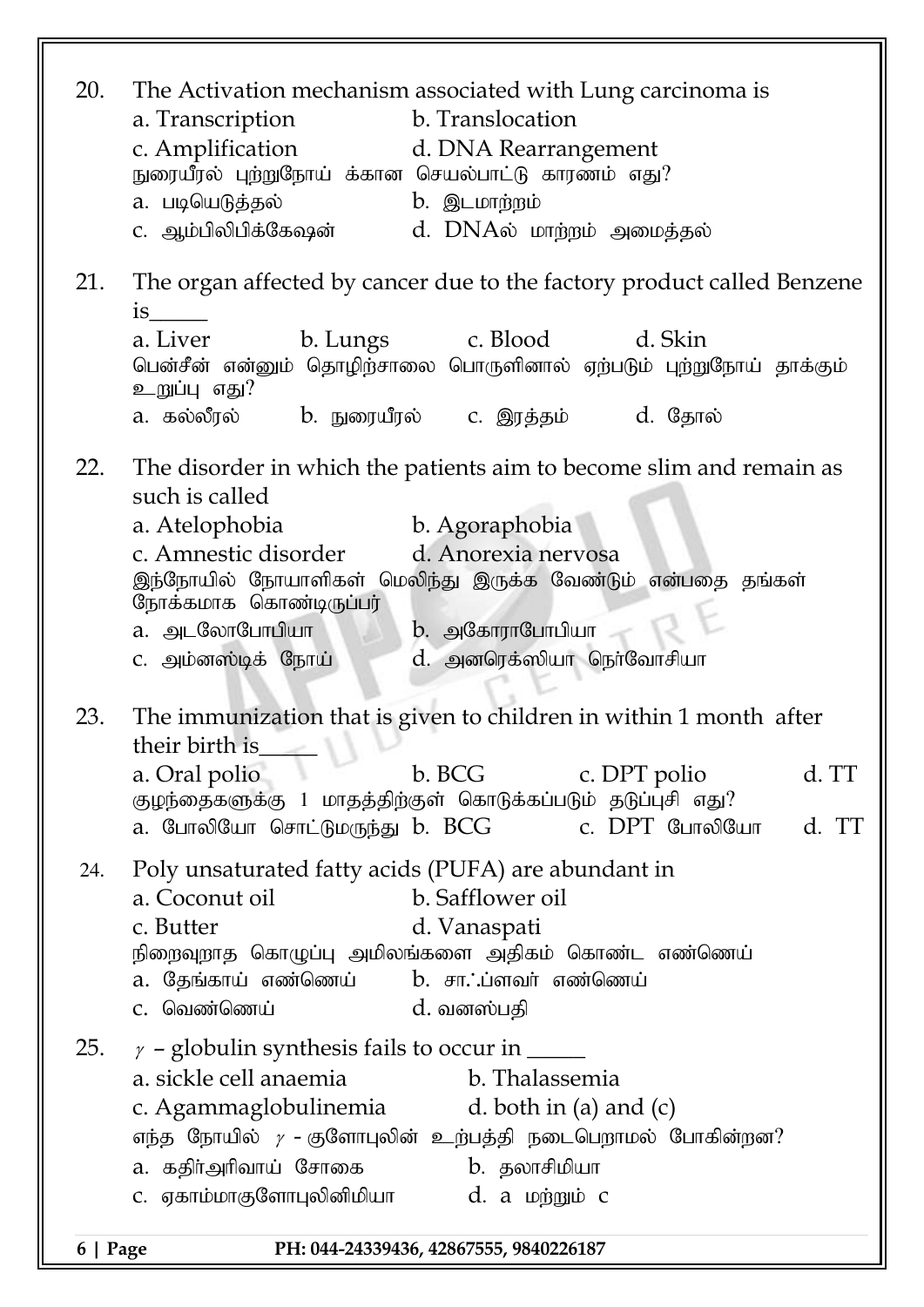| 26.      | The process of maturation of erythrocytes is due to<br>a. Vitamin $B_{12}$ b. Vitamin $B_1$<br>c. Vitamin $B_6$ d. Vitamin E<br>எதன் உதவியால் எரித்ரோசைட்டுகள் முதிர்ச்சி அடைகின்றன?<br>a. வைட்டமின் $B1_2$ b. வைட்டமின் - $B_1$<br>c. வைட்டமின் $B_6$ d. வைட்டமின் - $E$                                                                                                                                                                                                                                                               |  |  |  |  |  |
|----------|-----------------------------------------------------------------------------------------------------------------------------------------------------------------------------------------------------------------------------------------------------------------------------------------------------------------------------------------------------------------------------------------------------------------------------------------------------------------------------------------------------------------------------------------|--|--|--|--|--|
| 27.      | Identify the mineral necessary for oxygen transport in our body<br>b. Potassium c. Iron<br>a. Sodium<br>d. Magnesium<br>நம் உடலில் ஆக்ஸிஜனை எடுத்துச் செல்ல பயனப்படும் தனிமம்<br>a. சோடியம்      b. பொட்டாசியம் c. இரும்பு        d. மக்னீசியம்                                                                                                                                                                                                                                                                                         |  |  |  |  |  |
| 28.      | Each gram of lipid is capable of yielding _________<br>a. 9.3 calories b. 8.2 calories<br>c. 7.1 calories d. 6 calories<br>ஒரு கிராம் கொழுப்பில் ____________ அளவிற்கு சக்தியுண்டு<br>ய. 9.3 கலோரி             b. 8.2 கலோரி<br>c. 7.1 கலோரி                d. 6 கலோரி                                                                                                                                                                                                                                                                   |  |  |  |  |  |
| 29.      | Nourishment to nerve cells is provided by _<br>a. vitamin $B_1$ b. vitamin $B_2$ c. Niacin d. vitamin $B_6$<br>நரம்புசெல்கள் உணவினைப் பெறத்தேவையானது எது?<br>a. வைட்டமின் $B_1$ b. வைட்டமின் $B_2$<br>c. நியாசின் $\qquad$ $\qquad$ $\qquad$ $\qquad$ $\qquad$ $\qquad$ கி. வைட்டமின $\qquad$ $\qquad$ $\qquad$ $\qquad$ $\qquad$ $\qquad$ $\qquad$ $\qquad$ $\qquad$ $\qquad$ $\qquad$ $\qquad$ $\qquad$ $\qquad$ $\qquad$ $\qquad$ $\qquad$ $\qquad$ $\qquad$ $\qquad$ $\qquad$ $\qquad$ $\qquad$ $\qquad$ $\qquad$ $\qquad$ $\qquad$ |  |  |  |  |  |
| 30.      | The condition of wrinkled and carotinised corneal epithelium is called<br>a. Nyctalopia b. Xerophthalmia<br>d. keratomalacia<br>c. Dementia<br>எந்நிலையில் விழிப்படல எபித்தீலியம் சுருங்குதலடைந்து கடினப்பட்டு<br>காணப்படும்?<br>a. நிக்டலோபியா        b. செரப்தால்மியா<br>d கெரட்டோமலஷியா<br>C. டிமன்ஷியா                                                                                                                                                                                                                              |  |  |  |  |  |
| 31.      | Sickle cell anaemia is caused by _______<br>a. autosomal mutant allele Hb <sup>s</sup><br>b. allosomal mutant allele Hb <sup>s</sup><br>c. Sex linked mutant allele Hb <sup>s</sup><br>d. Y linked mutant allele Hb <sup>s</sup>                                                                                                                                                                                                                                                                                                        |  |  |  |  |  |
| 7   Page | PH: 044-24339436, 42867555, 9840226187                                                                                                                                                                                                                                                                                                                                                                                                                                                                                                  |  |  |  |  |  |